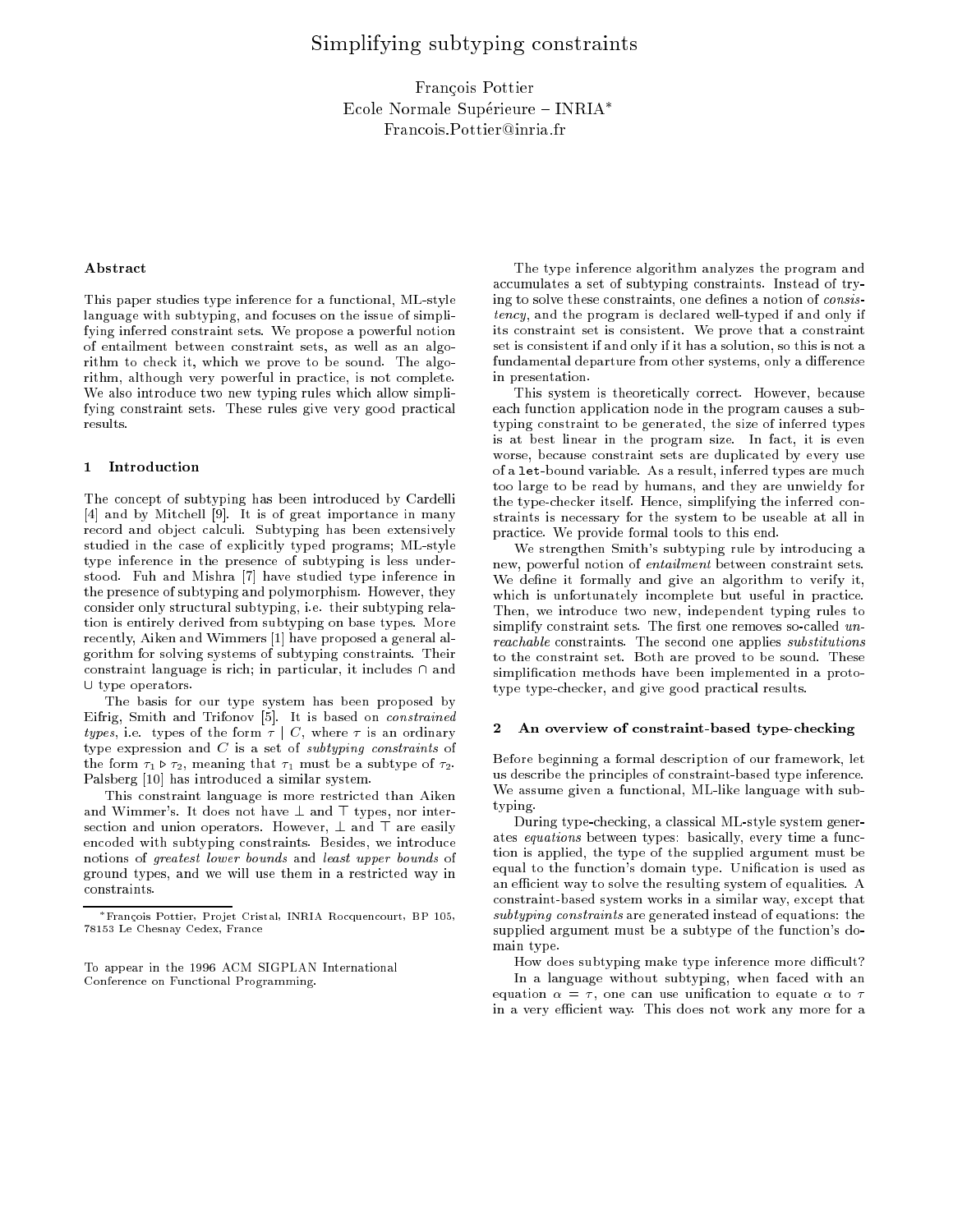constraint  $\alpha \triangleright \tau$ .

Fuh and Mishra [7] have studied the problem in the case of structural subtyping, where all type inclusions are consequences of inclusions between atomic types. Their approach, when encoutering a constraint such as  $\alpha\triangleright\tau_1 \rightarrow \tau_2$ , is to identify  $\alpha$  with a function type  $\alpha_1 \rightarrow \alpha_2$ , where the  $\alpha_i$  are fresh type variables. This generates sub-constraints  $\alpha_2 \triangleright \tau_2$  and  $\tau_1 \triangleright \alpha_1$ . The program is correct if all constraints involving atomic types are true.

In our case, however, the system has non-structural subtyping. For instance, the record types  $\{f_1 : \alpha_1; f_2 : \alpha_2\}$ and  $\{f_1 : \alpha_1; f_3 : \alpha_3\}$  are both subtypes of  $\{f_1 : \alpha_1\}$ , yet they have different shapes. Hence, when faced with the constraint  $\alpha \triangleright \{f_1 : \alpha_1\}$ , we do not know the precise structure of the type represented by  $\alpha$ , so we cannot identify  $\alpha$  with a more precise type.

Type-checkers for ML-style languages use unication to  $solve$  systems of equations, that is, find a principal mapping from type variables to ground types which satisfies all constraints. However, replacing equations with constraints makes resolution much more complex; it is no longer obvious that a principal type exists, and computing the set of all solutions becomes non-trivial. This is the approach taken by Aiken [1]. The other approach, proposed by Smith [5], consists in merely demanding the constraint set to be consistent; writing an algorithm to check consistency is trivial. A sub ject reduction theorem then guarantees soundness. Following Smith, we take the second approach. Palsberg [11] has proved that consistency and solvability are equivalent, and we adapt his proof to our system.

# 3 Examples

This section gives examples and motivations for the definitions we will give later. The reader might wish to have a look at section 5, which describes the basic type system, if certain notions are unclear.

# 3.1 A strong notion of entailment

Entailment between constraint sets is an important notion: the power of the subtyping rule (see figure 3) depends on it.  $C_1 \Vdash C_2$  is defined in [5] as "elements of  $C_2$  are elements of  $C_1$ 's closure, or reflexive constraints". This notion is not powerful enough to prove that certain constraint sets are equivalent.

Let us examine the subtyping rule. Assume we have derived a certain constraint set  $C_2$  for an expression, and we would like to replace it safely with another set  $C_1$ . We need to make sure that if the expression is part of a larger program which is invalid, this change will not cause the program to be accepted. The program is invalid if and only if the constraint set D generated for the rest of the program is such that  $D \cup$  $C_2$  is inconsistent. It will be declared valid, after replacing  $C_2$  with  $C_1$ , if and only if  $D\cup C_1$  is consistent. This must not happen. Hence, we define  $C_1 \Vdash C_2$  as "for any constraint set D such that  $C_1 \cup D$  is consistent,  $C_2 \cup D$  is consistent". This definition seems to be the most powerful possible one. It can be qualified as "observational", because entailment between constraint sets depends on their behavior with respect to the "external world"  $D$ .

In section 6, we show that  $C_1 \Vdash C_2$  is equivalent to the statement "every solution of  $C_1$  is a solution of  $C_2$ ", which proves that this definition is indeed natural.

Our definition of  $C_1 \Vdash C_2$  is strictly more powerful than checking whether  $C_1$ 's closure contains  $C_2$ . Let us give a few interesting examples. If  $F$  is a non-trivial, covariant context, then

$$
\{\alpha \triangleright F(\alpha), F(\beta) \triangleright \beta\} \Vdash \alpha \triangleright \beta
$$

Another typical example is

 $\{\alpha_1 * \alpha_2 \triangleright \gamma, \beta_1 * \beta_2 \triangleright \gamma\}$   $\mathbb{L} \alpha_1 * \beta_2 \triangleright \gamma$ 

Both statements can be proved by using the definition of entailment. However, this definition involves a universally quantied constraint set D. This gives it great power, but also makes it difficult to verify automatically. In section 8, we introduce an algorithm, in the form of a set of inference rules, to verify entailment without recourse to its definition. Let us hint (informally) at how the algorithm copes with these two examples.

In the case of the first example, to show that  $\alpha \triangleright \beta$ , it is sufficient to show that  $F(\alpha) \triangleright \beta$ , because of the hypothesis  $\alpha \triangleright F(\alpha)$ . Symmetrically, it is sufficient to prove  $F(\alpha) \triangleright$  $F(\beta)$ . Since F is a covariant context, after applying a certain number of propagation rules, we will realize that we need to show  $\alpha \triangleright \beta$  again. This suggests building an inductive proof, and declaring success when the original goal is encountered again.

In the case of the second example, one uses a least upper *bound*, as follows. To show that  $\alpha_1 * \beta_2$  is smaller than  $\gamma$ , it is sufficient to show that it is smaller than one of  $\gamma$ 's lower bounds, i.e. to prove one of these assertions:

$$
\alpha_1 * \beta_2 \quad \triangleright \quad \alpha_1 * \alpha_2
$$
  

$$
\alpha_1 * \beta_2 \quad \triangleright \quad \beta_1 * \beta_2
$$

But none of them holds. Better yet, it is sufficient to prove that it is smaller than the least upper bound of  $\gamma$ 's lower bounds. *i.e.*  $b = b$  is interesting, i.e., i.e., i.e., i.e., i.e., i.e., i.e., i.e., i.e., i.e., i.e., i.e., i.e., i.e., i.e., i.e., i.e., i.e., i.e., i.e., i.e., i.e., i.e., i.e., i.e., i.e., i.e., i.e., i.e., i.e., i.e., i.e., i.e., i

$$
\alpha_1 * \beta_2 \triangleright (\alpha_1 * \alpha_2) \sqcup (\beta_1 * \beta_2)
$$

Now, because  $\sqcup$  is distributive with respect to product, this rewrites to

$$
\alpha_1 * \beta_2 \triangleright (\alpha_1 \sqcup \beta_1) * (\alpha_2 \sqcup \beta_2)
$$

which is equivalent to  $\alpha_1 \triangleright \alpha_1 \sqcup \beta_1$  and  $\beta_2 \triangleright \alpha_2 \sqcup \beta_2$ , both of which are immediate.

This notion of least upper bound will be formalized in section 7. Note that we need to allow  $\sqcup$  symbols on the  $right$  side of constraints, so defining least upper bounds by declaring  $\mathscr{I}_{\sigma_1} \sqcup \sigma_2 \triangleright \tau$  is equivalent to  $\sigma_1 \triangleright \tau \wedge \sigma_2 \triangleright \tau$ " would not be of any help here.

Both of these examples are of practical interest: they appear while simplifying the types of various classic functions.

# 3.2 Removing unreachable constraints

Consider the following expression:

let  $Y = fun f \rightarrow (fun g \rightarrow fun x \rightarrow f (g g) x)$ (fun  $g \rightarrow$  fun  $x \rightarrow$  f  $(g \ g) \ x)$  in let compute = Y (fun f  $\text{-}$  > fun x  $\text{-}$  > plus 1 (f x)) in compute <sup>1</sup>

<sup>1</sup>More precisely, in contravariant positions.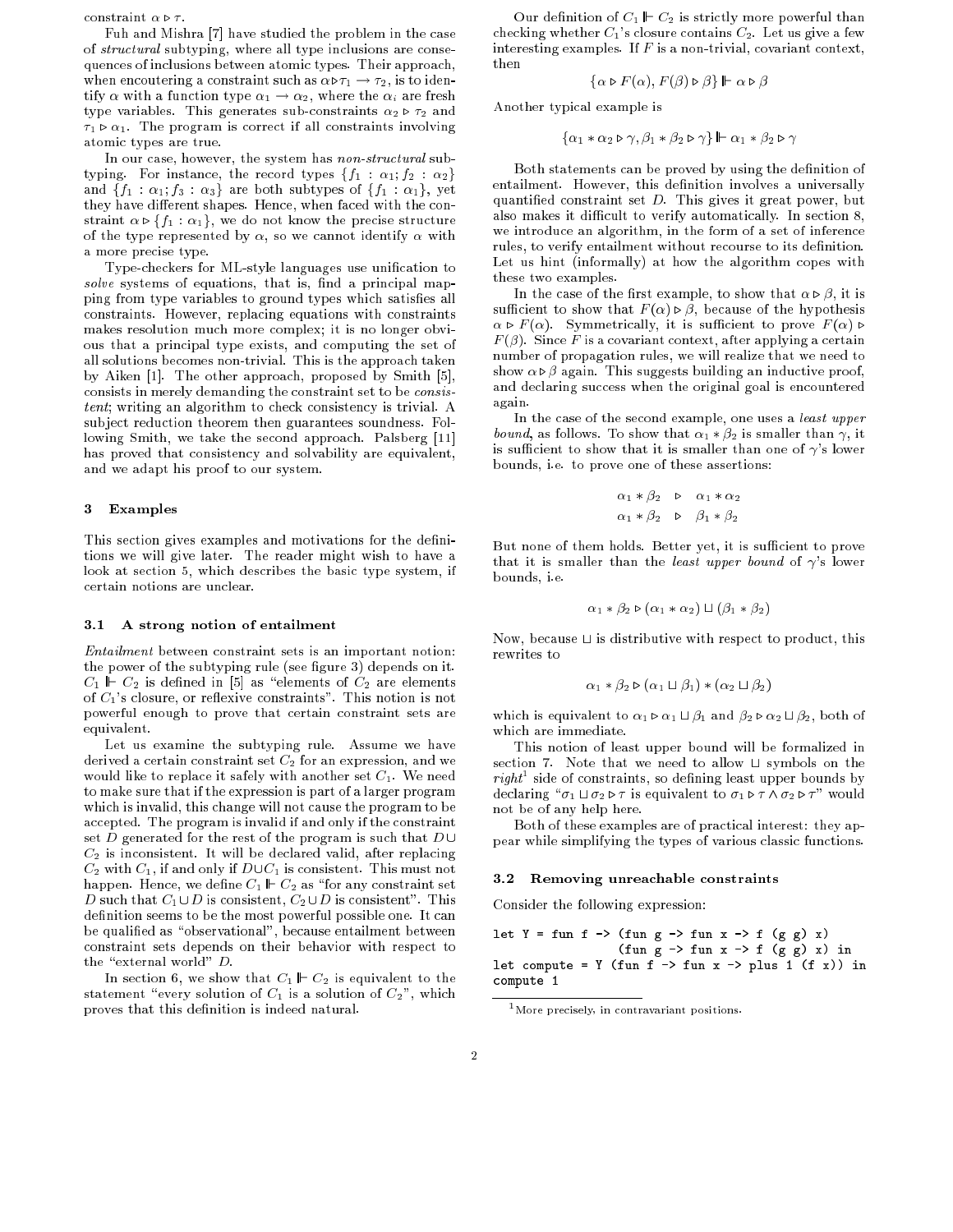Here Y is the classic fix-point combinator, and plus is a primitive addition function. Therefore, compute is a function which takes an integer and returns an integer (it is of no signicance here that the computation does not terminate). Now, the type obtained for this expression is int together with the constraints

$$
\alpha \quad \triangleright \quad (\beta \to \gamma) \to \delta \to \varepsilon
$$
  
\n
$$
\alpha \quad \triangleright \quad (\beta \to \gamma) \to \beta \to \gamma
$$
  
\n
$$
\varphi \quad = \quad \varphi \to \beta \to \gamma
$$
  
\n
$$
\psi \quad = \quad \psi \to \rho \to \text{int}
$$
  
\n
$$
\sigma \quad = \quad \sigma \to \tau \to \text{int}
$$
  
\n
$$
\text{int} \quad \triangleright \quad \tau
$$

The inference algorithm indeed reports that the expression has type int; but it also produces a series of inclusion constraints, making the result unexpectedly complex.

Assume that this expression is part of a larger program. Other constraints will be generated for the other parts of the program; then the constraint set will be closed and checked for consistency. However, the new constraints cannot possibly involve any of the type variables above, because these variables are unreachable: they are not part of the result type of the expression, nor are they part of the environment the expression was typed in. Hence, these constraints will not affect the consistency of the whole program; we might as well discard them now.

Section 9 formalizes the concept of  $\it unreachable$  type  $\it vari$ ables and shows that constraints involving those variables can be safely removed from the constraint set. Because the use of let constructs leads to duplication of constraint sets, removing unreachable constraints early is vital.

## 3.3 Simplifying constraint sets

We introduce a *substitution rule* to simplify constraint sets. Let us explain the idea. Assume we have written a function <sup>f</sup> from integers to integers. The type inference system might assign it type

$$
\mathbf{f} : \forall \alpha \beta . \alpha \rightarrow \beta \mid \{ \alpha \triangleright \mathbf{int}, \mathbf{int} \triangleright \beta \}
$$

When we apply f to an argument of type  $\sigma$ , the function application rule will declare the result to be of type  $\tau$ , together with constraints

$$
\sigma \triangleright \alpha \triangleright \text{int}
$$
 int  $\triangleright \beta \triangleright \tau$ 

Clearly, variables  $\alpha$  and  $\beta$  add no information to this constraint set. So we might just as well get rid of them immediately, and declare that <sup>f</sup> has type

$$
\mathtt{int} \to \mathtt{int}
$$

We have applied substitution  $[\text{int}/\alpha, \text{int}/\beta]$  to the original type type. The contract of the contract of the contract of the contract of the contract of the contract of the contract of the contract of the contract of the contract of the contract of the contract of the contract of the cont

While doing type inference, we must be careful to choose substitutions which are not restrictive; otherwise, they will yield a less general type, possibly causing us to reject a correct program later. To make sure that the new type is as expressive as the previous one, we will require that it be possible to cancel the effect of the substitution by applying the subtyping rule. That is, before applying substitution  $\gamma$ to constrained type  $\tau \mid C$ , we will require that  $C \Vdash \gamma(C)$ and  $C \Vdash \gamma(\tau) \triangleright \tau$ .

# 3.4 Practical results

Our simplication methods have been implemented into a small type-checker. It gives very good results on classic examples. For instance, we have coded the classic quicksort function on lists; we omit the code here for brevity. Its unsimplified type contains 300 constraints, only 60 of which are reachable; after simplication, the type is trimmed down to

$$
(\alpha \to \beta \to \text{bool}) \to [\text{Nil} \mid \text{Cons of } \beta * \gamma] \to \delta
$$

together with the constraints

$$
\delta = [\texttt{Nil} | \texttt{Cons of } \beta * \delta]
$$
  
\n
$$
\gamma = [\texttt{Nil} | \texttt{Cons of } \alpha * \gamma]
$$
  
\n
$$
\alpha \quad \triangleright \quad \beta
$$

This is identical to the usual ML type of quicksort, except that the first element of the argument list has type  $\beta$ , whereas the remaining ones have type  $\alpha$ . This is bewildering at first; it seems that a list can only be sorted if all of its elements have the same type. However, a closer look reveals that this type is correct, and slightly more general than the ML type. This difference comes from the fact that our version of quicksort always uses the first element of the list as a pivot.

This is of no practical interest, of course, but it is amusing to see that the inferred type is, unexpectedly, more general than the usual ML type. If we restrict the inferred type by applying substitution  $[\alpha/\beta, \gamma/\delta]$ , we obtain the ML type as a special case. Note that even then the function is more powerful than its ML counterpart, since it can sort heterogeneous lists, provided that each element's type is a subtype of the comparison function's domain type.

The time needed to infer and simplify quicksort's type was slightly under 10 seconds. The prototype typechecker was compiled to native code with Caml Special Light, so the performance still leaves to be desired. However, the prototype uses naive data structures to represent constraints, so substantial speed improvements should be possible.

#### 4 The expression language

The expression language is given by figure 1.

While the concrete syntax of our language has constructs for building and accessing pairs, records and variants, they are not necessary in the theoretical definition of the language. Instead, they can be regarded as an infinite collection of primitive functions.

Instead of type-checking programs in an empty environment, we will always assume a basic environment containing all of these primitives. This way, there is no need to introduce the primitives as constants; they are handled exactly in the same way as variables.

The advantage of introducing such constructs through primitive functions is to reduce the number of typing rules, thus shortening proofs and making it obvious that the typing rules for pairs, records and variants are derived from the function application rule (together with the type of a primitive function). Notice that the expression language only has four constructs: it is a  $\lambda$ -calculus with let.

In order to simplify reasoning on records and variants, we assume given a collection of label fields  $f_i$ , as well as a collection of constructors  $K_i$ , where i ranges over natural integers.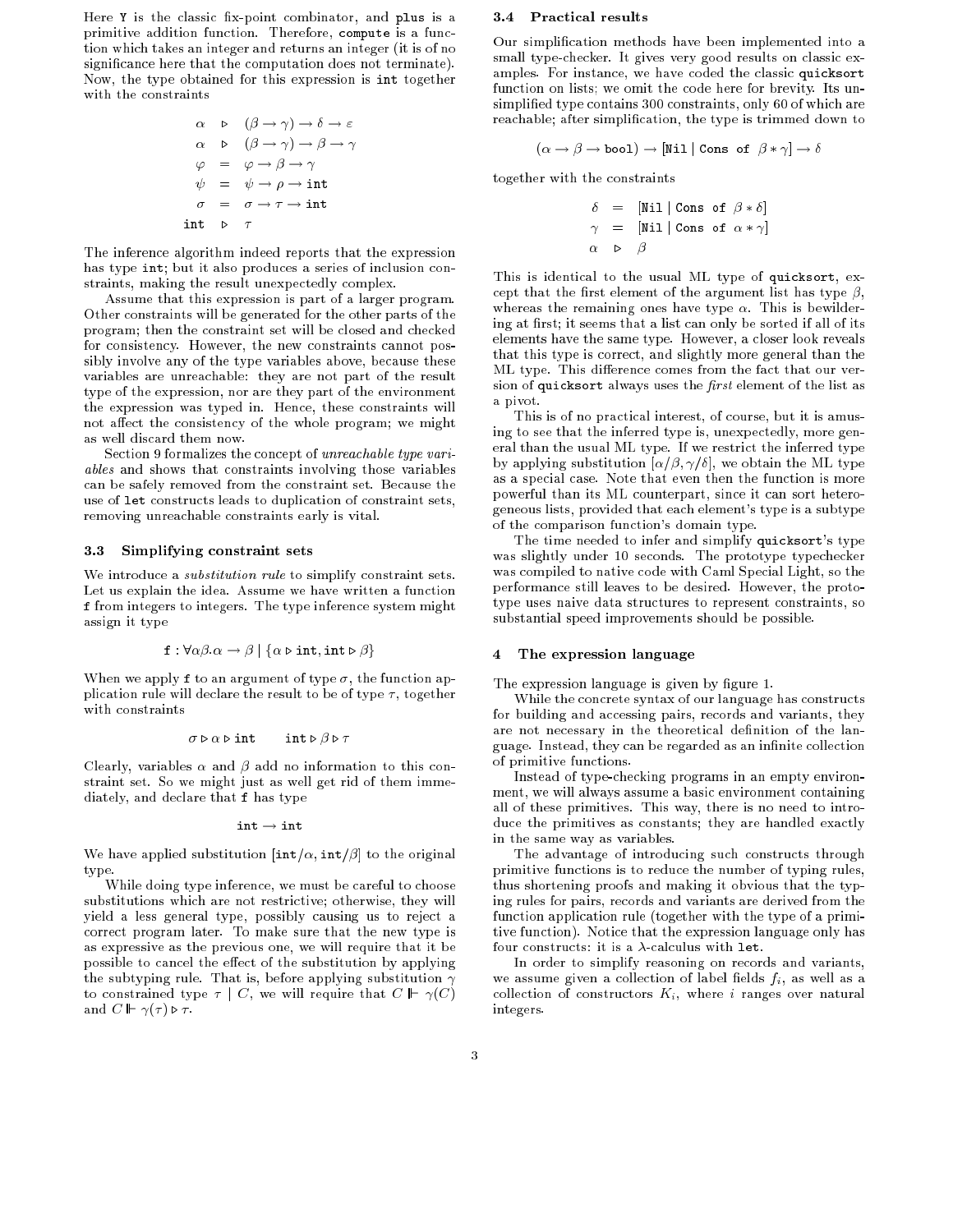Note that pairs and variants do not add any essential complexity to the system with records; they have been added to allow writing classic examples, such as sorting lists. Classic examples based on records are less common, and often involve contrived pseudo-ob ject-oriented message passing.

# 5 The type system

#### $5.1$ The type language

The type language is defined by figure 2. We denote the set of all type terms by  $T$ .

# 5.2 The type inference rules

Type inference rules are given by figure 3. Judgements are of the form  $A \vdash e : \tau \mid C$ , where A is an environment, e is the expression to type-check, and  $\tau \mid C$  is the inferred constrained type.

All constraint sets appearing in judgements are implicitly required to be *consistent*, as defined below. If a type inference rule yields an inconsistent set, its use is invalid.

The rules are the four classic typing rules for variable instantiation,  $\lambda$ -abstraction, application, and let binding, plus a subtyping rule. The latter is based on our *entailment* relation (see section 5.5) and is more powerful than the one introduced in [5], which is based on set containment.

Using properties of the entailment relation, one verifies that it is possible to rewrite any typing proof so that it uses the subtyping rule at most once at the bottom.

As a result, we have

Theorem 5.1 The type system has subject reduction.

Proof: This proof is based on Smith's proof of subject reduction<sup>2</sup>. Assume  $A \vdash e : \tau \mid C$ . Then there exists a typing proof which uses the subtyping rule at most once at the end. Thus, e is typable without using the subtyping rule (hence, in Smith's system) which yields a certain type  $\tau_0 \mid C_0$ . So, if  $e$  reduces to  $e'$ , then according to Smith's subject reduction property,  $e'$  also has type  $\tau_0 \mid C_0$  in Smith's system. Because Smith's subtyping rule is weaker than ours,  $e^\prime$  also has type  $\tau_0$  |  $C_0$  within our system; and adding back the final subtyping rule shows that  $A \vdash e' : \tau \mathbin{\mathop{\rm !}} C$  holds. $\Box$ 

#### 5.3 Closure of a constraint set

A constraint set  $C$  is *closed* if and only if it is closed by transitivity and by propagation.

 $C$  is closed by transitivity if and only if

$$
\tau_1 \triangleright \alpha \in C \land \alpha \triangleright \tau_3 \in C \Rightarrow \tau_1 \triangleright \tau_3 \in C
$$

where  $\alpha$  is a type variable .

 $C$  is closed by propagation if and only if it verifies the following conditions:

$$
\sigma_1 \to \sigma_2 \triangleright \tau_1 \to \tau_2 \in C \Rightarrow \tau_1 \triangleright \sigma_1 \in C \land \sigma_2 \triangleright \tau_2 \in C
$$

$$
\sigma_1 * \sigma_2 \triangleright \tau_1 * \tau_2 \in C \Rightarrow \sigma_1 \triangleright \tau_1 \in C \land \sigma_2 \triangleright \tau_2 \in C
$$

$$
\{f_i : \sigma_i\}_{i \in I} \triangleright \{f_j : \tau_j\}_{j \in J} \in C \Rightarrow \forall k \in I \cap J \quad \sigma_k \triangleright \tau_k \in C
$$

$$
[K_i \text{ of } \sigma_i]_{i \in I} \triangleright [K_j \text{ of } \tau_j]_{j \in J} \in C \Rightarrow \forall k \in I \cap J \quad \sigma_k \triangleright \tau_k \in C
$$

The *closure* of C, denoted  $C^{\infty}$ , is the smallest closed constraint set containing C.

#### 5.4 Consistency of a constraint set

A constraint set is consistent if and only if all constraints in its closure are consistent. A constraint  $\tau_1 \triangleright \tau_2$  is consistent if and only if one of the following conditions holds:

- $\tau_1$  or  $\tau_2$  is a type variable
- $\tau_1$  and  $\tau_2$  are the same atomic type
- $\tau_1$  and  $\tau_2$  are function types
- $\tau_1$  and  $\tau_2$  are product types
- $\tau_1$  is  $\{f_i : \sigma_i\}_{i\in I}$ ,  $\tau_2$  is  $\{f_j : \tau_j\}_{j\in J}$  and  $J \subseteq I$
- $\tau_1$  is  $[K_i \text{ of } \sigma_i]_{i \in I}, \tau_2$  is  $[K_j \text{ of } \sigma_j]_{j \in J}$  and  $I \subseteq J$

#### The entailment relation  $5.5$

Let  $C_1$  and  $C_2$  be coercion sets. We say that  $C_1$  entails  $C_2$ (and we write  $C_1 \Vdash C_2$ ) if and only if for any coercion set D such that  $C_1 \cup D$  is consistent,  $C_2 \cup D$  is also consistent.

This relation behaves like an implication, as demonstrated by the following properties:

$$
C \Vdash C_1 \text{ and } C \Vdash C_2 \iff C \Vdash C_1 \cup C_2
$$
  

$$
A \Vdash B \text{ and } B \Vdash C \Rightarrow A \Vdash C
$$
  

$$
C_1 \Vdash C \text{ and } C_1 \subseteq C_2 \Rightarrow C_2 \Vdash C
$$

If  $\gamma$  is a substitution,

$$
C_1 \Vdash C_2 \Rightarrow \gamma(C_1) \Vdash \gamma(C_2)
$$

#### 6 Consistency versus solvability

After accumulating subtyping constraints, one has a choice between trying to solve them, as does Aiken [1], or merely verifying that they are consistent, as suggested by Smith [5]. In the former case, the existence of a solution guarantees that the program has a valid monomorphic type, and its soundness can be established from there; in the latter case, the program's soundness is guaranteed by a subject reduction theorem.

Palsberg [11] has established that both approaches are equivalent, in a system similar to ours, and we adapt his proof to our case.

Then, we further show that our notion of entailment, which is based on consistency, is equivalent to a natural notion of entailment based on solutions of constraint sets. Hence, it appears that both approaches are entirely equivalent, and many questions about constraint sets can be formulated in both manners.

<sup>2</sup> Although we have a larger set of primitive functions, whose semantics should be defined and checked, and we have introduced variant types. A direct proof could also be easily written.

<sup>&</sup>lt;sup>3</sup>One usually allows any type  $\tau_2$  instead of only type variables. We have shown the two definitions to be equivalent. In particular, although this modification alters the definition of a set's closure, it does not change the consistency of its closure.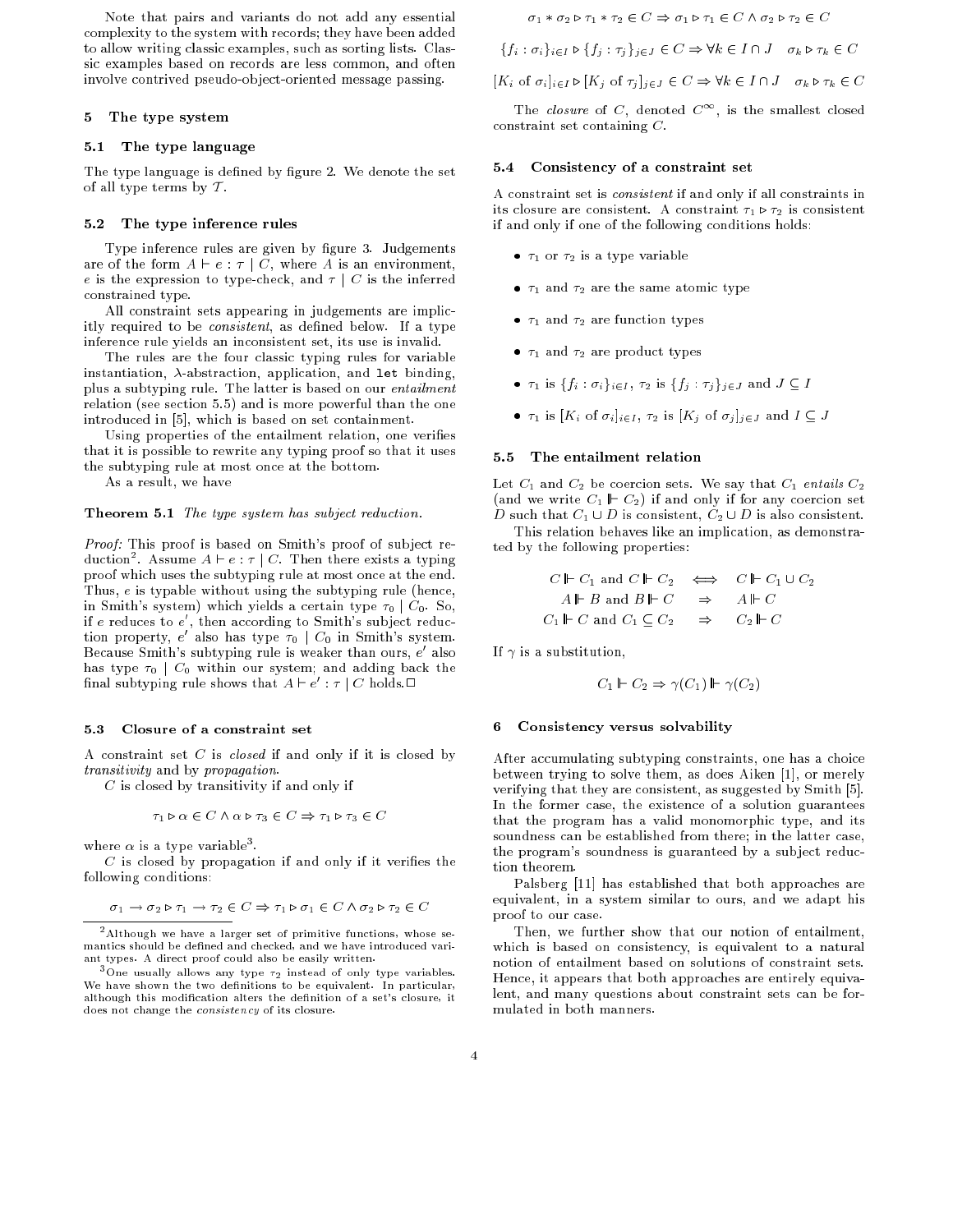| Expressions:  |                                  |  |
|---------------|----------------------------------|--|
| $e := x$      | variable or constant             |  |
| $\lambda x.e$ | function                         |  |
| $e\,e$        | function application             |  |
|               | let $x = e$ in e polymorphic let |  |

Figure 1. The expression language



Figure 2. The type language

| $A(x) = \forall \overline{\alpha} \cdot \tau \mid C \quad \varphi$ is a substitution of domain $\overline{\alpha}$ | $A; x : \tau \vdash e : \tau' \mid C$                                                                                                                                                                                                                    |
|--------------------------------------------------------------------------------------------------------------------|----------------------------------------------------------------------------------------------------------------------------------------------------------------------------------------------------------------------------------------------------------|
| $A \vdash x : \varphi(\tau   C)$                                                                                   | $A \vdash \lambda x.e : \tau \rightarrow \tau' \mid C$                                                                                                                                                                                                   |
| $A \vdash e_1 : \tau_1 \mid C_1 \quad A \vdash e_2 : \tau_2 \mid C_2$                                              | $A \vdash e_1 : \tau_1 \mid C_1 \quad A; x : \forall \overline{\alpha} . \tau_1 \mid C_1 \vdash e_2 : \tau_2 \mid C_2$<br>$\overline{\alpha} = \text{FV}(\tau_1   C_1) \setminus \text{FV}(A)$ $\varphi$ is a substitution of domain $\overline{\alpha}$ |
| $A \vdash e_1 e_2 : \tau \mid C_1 \cup C_2 \cup \{\tau_1 \triangleright \tau_2 \rightarrow \tau\}$                 | $A \vdash \mathrm{let} \ x = e_1 \text{ in } e_2 : \tau_2 \mid \varphi(C_1) \cup C_2$                                                                                                                                                                    |
|                                                                                                                    | $A \vdash e : \tau \mid C \quad C' \Vdash C \quad C' \Vdash \tau \triangleright \tau'$                                                                                                                                                                   |
|                                                                                                                    | $A \vdash e : \tau' \mid C'$                                                                                                                                                                                                                             |

Figure 3. Type inference rules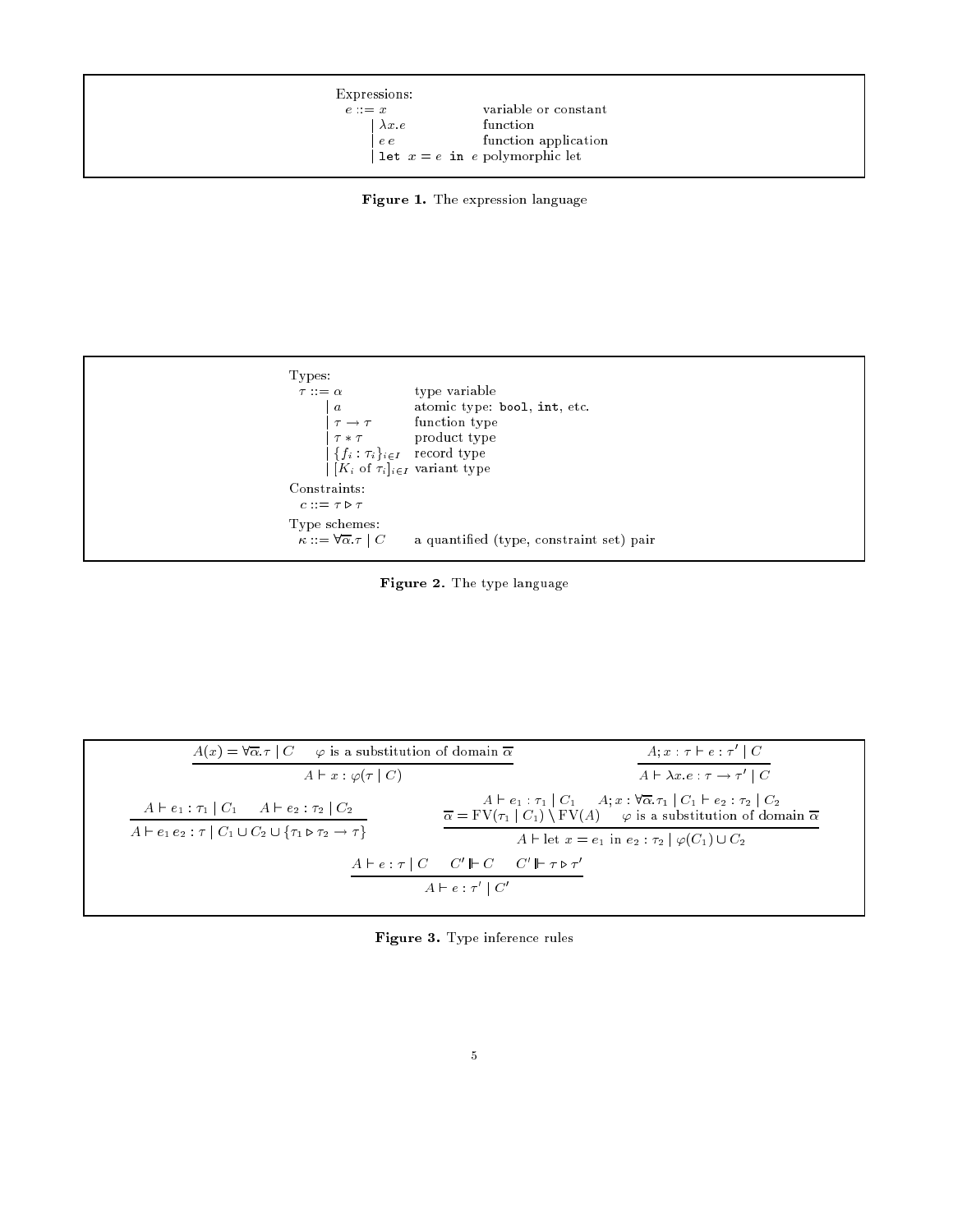### 6.1 Definition of solvability

We need to give a few definitions before we can introduce the notion of solvability. These definitions are essentially taken from [11], with a few adjustments to accomodate our richer type language, which in particular adds record types. Ground types are defined as regular trees and admit a least type  $\perp$  and a greatest type  $\top$ . They are ordered by a subtyping relation adapted from Palsberg's [11], the latter being equivalent to Amadio and Cardelli's [3].

These definitions are straightforward and given in appendix A.

### 6.2 Consistency versus solvability

Theorem 6.1 A constraint set is consistent if and only if *it is solvable.* 

#### 6.3 Syntactic versus semantic entailment

We have proved that the notion of consistency can be regarded as a more algorithmic definition of solvability, which is a more semantic notion. Now, we would like to compare our syntactic notion of entailment, which is based on consistency, with a semantic notion of entailment based on solvability. solvability.

The natural way of defining a semantic notion of entailment between two constraint sets  $C_1$  and  $C_2$  (denoted  $C_1 \models C_2$  would be to require that every solution of  $C_1$  be a solution of  $C_2$ . It is actually slightly more complex than that, because  $C_2$  might have more free variables than  $C_1$ . For instance, the statement

$$
\{\alpha \triangleright \mathtt{int}, \alpha \triangleright \mathtt{bool}\}\models \alpha \triangleright \beta
$$

should hold because the principal solution of the left-hand set is  $\alpha \mapsto \bot$ , and  $\bot \triangleright \beta$  will hold for all  $\beta$ . However,  $\alpha \mapsto \bot$ is not, strictly speaking, a solution of the right-hand set because it doesn't assign any value to  $\beta$ . Obviously, free variables such as  $\beta$  should be universally quantified. We achieve this effect by giving the following definition:

**Definition 6.1** Let  $C_1$  and  $C_2$  be two constraint sets. We  $define C_1 \models C_2 by$ 

$$
\forall \varphi \in \mathcal{S}(C_1) \quad \forall \psi \in \mathcal{V} \to T_{\Sigma} \quad \psi \varphi \in \mathcal{S}(C_2)
$$

Here,  $\psi$  ranges over maps from type variables to ground types and the quantification over  $\psi$  is, in effect, a universal quantification over the variables in  $FV(C_2) \setminus FV(C_1)$ .

We can now make the following statement:

**Theorem 6.2** Let  $C_1$  and  $C_2$  be two constraint sets. Then

$$
C_1 \Vdash C_2 \iff C_1 \models C_2
$$

# 7 Introducing  $lub$ 's and  $glb$ 's

As explained in section 3, the entailment algorithm will need notions of greatest lower bounds and least upper bounds of sets of types (sometimes referred to as  $glb$ 's and  $lub$ 's for short), which we define now.

# 7.1 On ground terms

**Theorem 7.1** The set  $T_{\Sigma}$  of ground terms, ordered by relation  $\leq$ , forms a lattice. That is, there exist operations  $\Box$ and  $\sqcap$  which, when applied to a set of ground terms, yield its least upper bound and its greatest lower bound, respectively. They are commutative and associative.

There is not enough room here to give the explicit definition of  $\sqcup$  and  $\sqcap$ . It is very straightforward and yields a series of identities which can be used to compute least upper bounds and greatest upper bounds.

**Proposition 7.1** For any  $s, s', t, t' \in T_{\Sigma}$ , these equations hold:

$$
t \sqcup \top = \top
$$
  
\n
$$
t \sqcup \bot = t
$$
  
\n
$$
(s \rightarrow s') \sqcup (t \rightarrow t') = (s \sqcap t) \rightarrow (s' \sqcup t')
$$
  
\n
$$
(s * s') \sqcup (t * t') = (s \sqcup t) * (s' \sqcup t')
$$

For the sake of brevity, we do not give all of them here. Note that in particular,  $\sqcup$  and  $\sqcap$  are distributive over type constructors.

# 7.2 On types

In order to be able to use  $qlb$ 's and  $lub$ 's in constraints, we make the following definition:

**Definition 7.1** A generalized type is a type term possibly containing occurrences of the  $\sqcup$  and  $\sqcap$  constructors, as well as of  $\perp$  and  $\top$ , as follows:

Generalized types:

| $\sqcup \{\tau_i\}_{i\in I}$ |
|------------------------------|
| $\sqcap \{\tau_i\}_{i\in I}$ |
|                              |
|                              |

Generalized types are considered modulo the equations given in proposition  $11$ .

A generalized constraint is a subtyping constraint involving generalized types.

This time, we have introduced  $\sqcup$ ,  $\sqcap$ ,  $\perp$  and  $\top$  as constructors into the syntax of our constraint language. We give them a semantics by defining how they are instantiated:

**Definition 7.2** For any mapping  $\varphi$  from type variables to ground terms,  $\varphi$  is extended to generalized type terms as a homomorphism, that is

$$
\varphi(\sqcup\{\tau_i\}) = \sqcup\{\varphi(\tau_i)\}
$$
  

$$
\varphi(\sqcap\{\tau_i\}) = \sqcap\{\varphi(\tau_i)\}
$$
  

$$
\varphi(\bot) = \bot
$$
  

$$
\varphi(\top) = \top
$$

Two generalized types which are equal up to the equations given in proposition 7.1 are mapped to the same ground term by  $\varphi$ , so this definition does make sense.

This is enough to extend the notions of solution, solvability and semantic entailment to generalized constraint sets.

<sup>4</sup> That is, these equations can be freely used inside a term. There is a slight abuse of language, as they originally applied to ground terms, and they are used for generalized types here.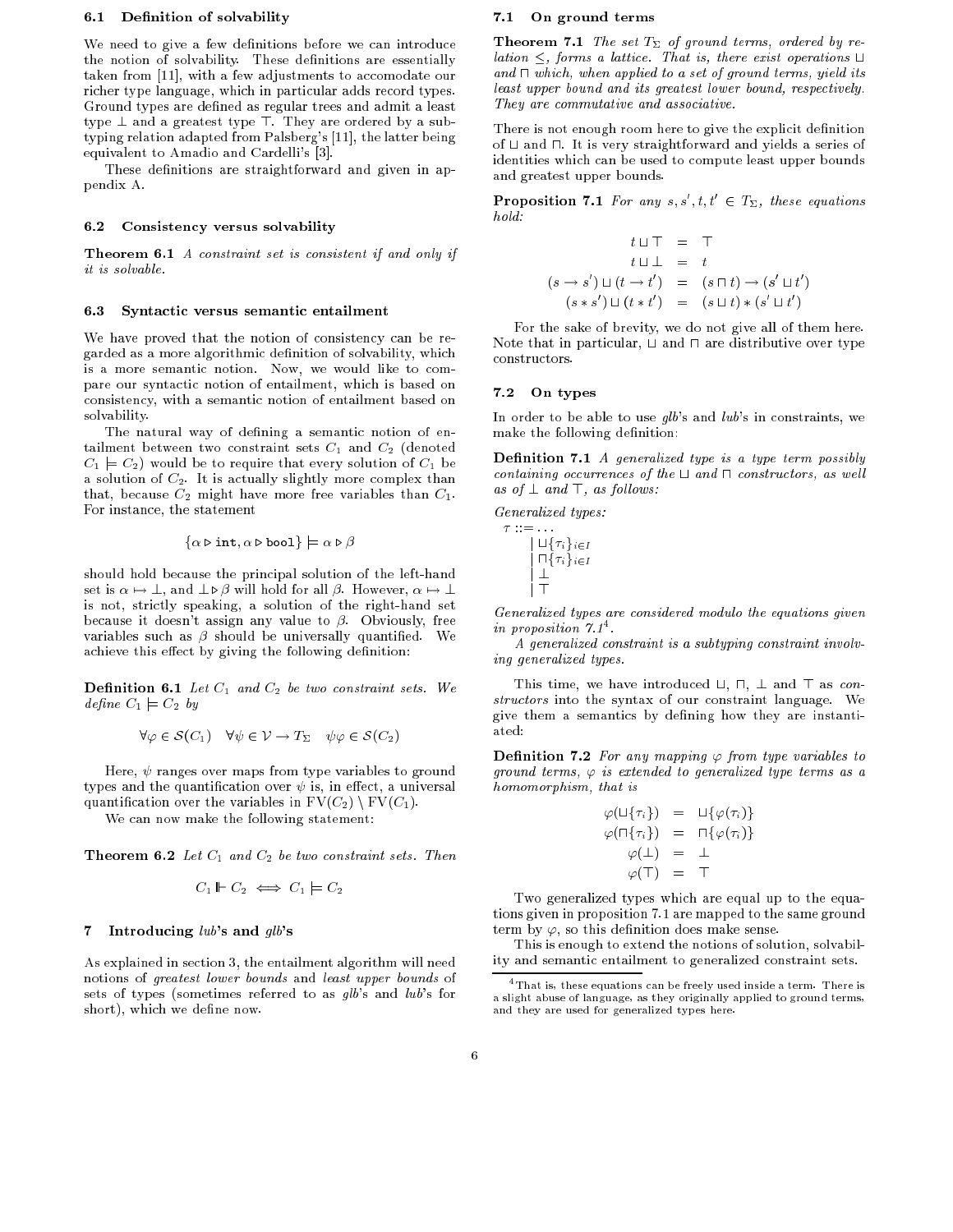# 8 An algorithm to verify entailment

## 8.1 Description

We now give an algorithm to verify the entailment relation; it is defined by a set of inference rules given in figure 4. Let us comment on these rules.

Judgements inferred by the algorithm are of the form  $C, H_1, H_0 \vdash \tau_1 \triangleright \tau_2$  where C is a closed constraint set,  $H_1$  and  $H_0$  are generalized constraint sets, and  $\tau_1 \triangleright \tau_2$  is a generalized constraint, which we call the goal. Each rule replaces the current goal with zero or more sub-goals.

In goals,  $\sqcup$  and  $\sqcap$  symbols always occur in contravariant and covariant positions, respectively. That is, each rule produces sub-goals which verify this property, provided that the original goal does.

$$
\frac{\tau_{1} \triangleright \tau_{2} \in C}{C, H_{1}, H_{0} \vdash \tau_{1} \triangleright \tau_{2}} \quad (1) \qquad \frac{\tau_{1} \triangleright \tau_{2} \in H_{1}}{C, H_{1}, H_{0} \vdash \tau_{1} \triangleright \tau_{2}} \quad (2)
$$
\n
$$
C, H_{1}, H_{0} \vdash \sigma \sqcap \alpha \triangleright \alpha \sqcup \tau \quad (3)
$$
\n
$$
R = \{ \rho \mid \rho \triangleright \alpha \in C \land \rho \neq \alpha \}
$$
\n
$$
\frac{C, H_{1}, H_{0} \cup \{ \sigma \triangleright \alpha \sqcup \tau \} \vdash \sigma \triangleright (\sqcup R) \sqcup \tau}{C, H_{1}, H_{0} \cup \{ \sigma \triangleright \alpha \sqcup \tau \} \vdash \sigma \triangleright (\sqcup R) \sqcup \tau} \quad (4)
$$
\n
$$
R = \{ \rho \mid \alpha \triangleright \rho \in C \land \rho \neq \alpha \}
$$
\n
$$
\frac{C, H_{1}, H_{0} \cup \{ \sigma \sqcap \alpha \triangleright \tau \} \vdash \sigma \sqcap (\sqcap R) \triangleright \tau}{C, H_{1}, H_{0} \vdash \sigma \sqcap \alpha \triangleright \tau} \quad (5)
$$
\n
$$
C, H_{1}, H_{0} \vdash \sigma \sqcap \alpha \triangleright \tau \quad (6)
$$
\n
$$
C, H_{1}, H_{0} \vdash \alpha \triangleright \alpha \quad (8)
$$
\n
$$
\frac{C, H_{1} \cup H_{0}, \emptyset \vdash \tau \triangleright \sigma \quad C, H_{1} \cup H_{0}, \emptyset \vdash \sigma' \triangleright \tau'}{C, H_{1} \sqcup H_{0} \vdash \sigma \rightarrow \sigma' \triangleright \tau \rightarrow \tau'} \quad (9)
$$
\n
$$
\frac{C, H_{1} \cup H_{0}, \emptyset \vdash \sigma \triangleright \tau \quad C, H_{1} \cup H_{0}, \emptyset \vdash \sigma' \triangleright \tau'}{C, H_{1} \sqcup H_{0} \vdash \sigma \rightarrow \sigma' \triangleright \tau \rightarrow \tau'} \quad (10)
$$
\n
$$
\frac{J \subseteq I \quad \forall j \in J \quad C, H_{1}
$$

# Figure 4. Algorithm definition

One of the most interesting features of this algorithm is its ability to reason by induction. The algorithm uses  $H_1$  and  $H_0$  as a *trace*, which contains the goals which have been encountered so far. More precisely, if a goal has been encountered and a propagation rule has been used since, then it belongs to  $H_1$ ; if no propagation rule has been used

since, the goal belongs to  $H_0$ . The trace is initially empty, i.e. we will be interested in proving statements of the form  $C, \emptyset, \emptyset \vdash \tau_1 \triangleright \tau_2.$ 

Now, in addition to accepting elements of  $C$  as hypotheses (rule (1)), the algorithm also regards elements of  $H_1$  as true, thanks to rule (2). This is reasoning by induction: the algorithm realizes that this goal has already been encountered before, so continuing to build a proof for it would cause an endless loop. Proving the goal can be thought of as comparing two infinite trees. However, because at least one propagation rule has been used since the goal was last encountered, we know that part of the trees have been successfully compared. Hence, by carrying on the comparison, we would be able to verify that the two trees can be successfully compared down to an arbitrary depth. So, it is valid to declare that the goal holds. The algorithm owes a lot of its power, and of its complexity, to this induction rule.

The reader might wonder why C and  $H_1$  are kept separate, since constraints found in both sets are considered as true by the algorithm. One reason is that  $C$  contains hypotheses (i.e. regular constraints), while  $H_1$  contains goals (i.e. generalized constraints), and merging the two would lead us to generate malformed goals (e.g. with glb's in contravariant positions), which we cannot handle.

Let us now comment on the remaining rules. Which one is to be used depends on the structure of the goal. Distributivity of  $\sqcup$  and  $\sqcap$  over type constructors is used whenever possible to push down  $lub$ 's and  $qlb$ 's as far as possible; they remain at top level only when one of their arguments is a variable, or when two arguments have incompatible head constructors.

The reflexivity rule (3) states that a goal holds if a single type variable appears on both sides of it.

Next come the variable elimination rules, (4) and (5), which are symmetrical. Let us consider rule (4), which can be used when the lub on the right side of the goal contains a type variable  $\alpha$ . To prove that the left side of the goal,  $\sigma$ , is smaller than its right side, it suffices to show that it is smaller than  $\alpha$ . To do this, it would be sufficient to find a type  $\rho$  such that  $\rho \triangleright \alpha \in C$  and prove that  $\sigma$  is smaller than  $\rho$ . However, this is too restrictive; instead, it is still sufficient (and easier) to prove that  $\sigma$  is smaller than  $\sqcup R$ , where R is the set of all<sup>5</sup> lower bounds of  $\alpha$  in C.

The rules discussed so far deal with goals which have at least one type variable at top level. The remaining rules deal with the cases where all types appearing at top level are constructed types.

Rules (6) and (7) are symmetrical.  $\top$  and  $\bot$  appear in goals when computing the lub or glb of types with incompatible head constructors, such as  $int \cup bool$ .

The remaining rules deal with goals where both sides have the same head constructors. These goals can be decomposed into smaller sub-goals, so these rules are collectively called propagation rules. There is one per construct: atoms, arrows, pairs, records and variants.

Rule (8) is the propagation rule for atomic types; we do not allow subtyping between base types, so this rule has the look of a reflexivity rule.

The other propagation rules are similar to the propagation rules used when computing the closure of a constraint set, only they work in the opposite way.

except  $\alpha$  itself, otherwise the algorithm would not terminate.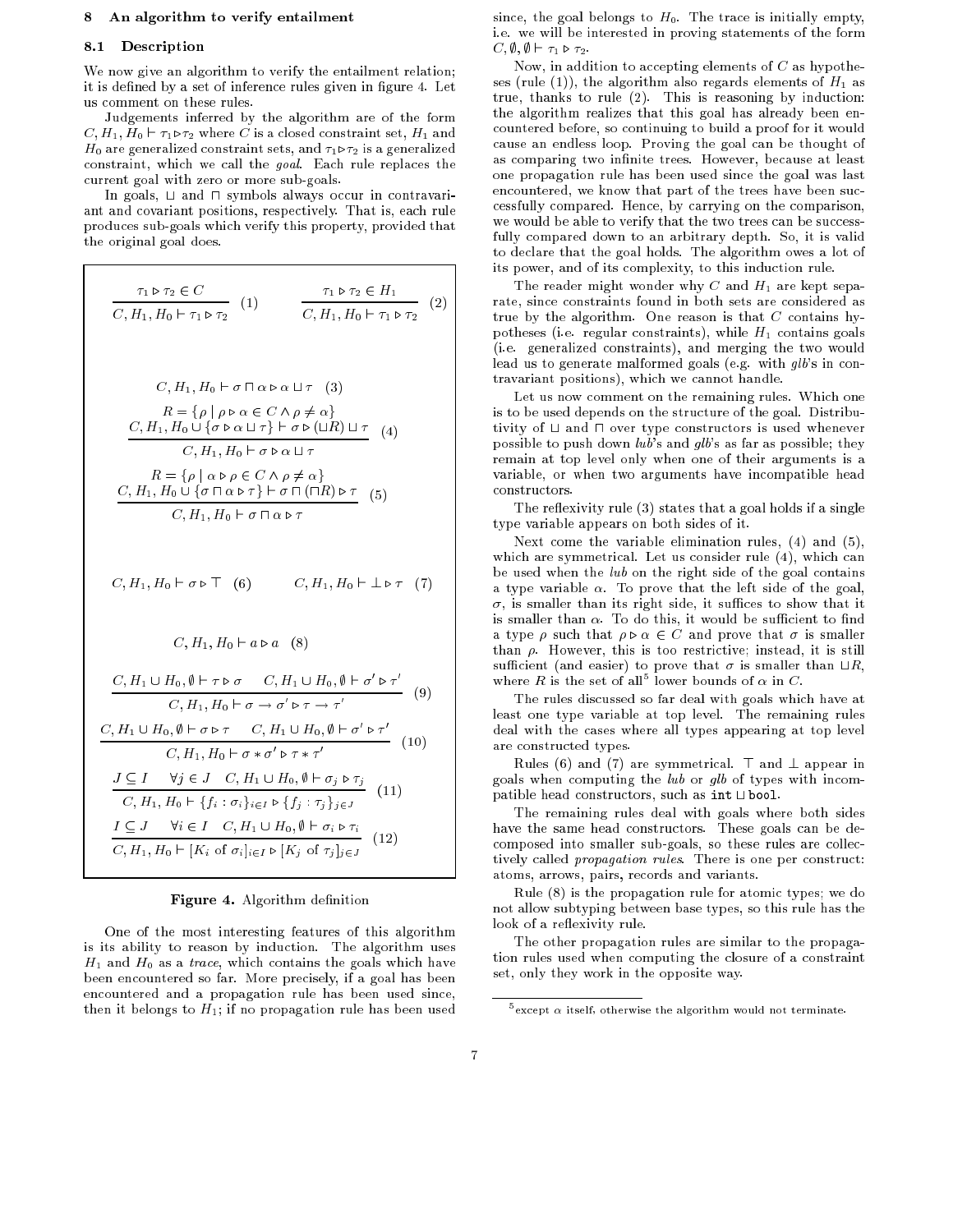# 8.2 Termination

To make sure that our rules actually define an algorithm, we need to verify that given a goal, determining whether it is provable is a finite process.

A closed coercion set  $C$  contains a  $cycle$  if and only if there exist *n* type variables  $(n \geq 2)$   $\alpha_1 \dots \alpha_n$  such that  $\{\alpha_1 \triangleright$  $\alpha_2 \triangleright \ldots \triangleright \alpha_n \triangleright \alpha_1 \} \subseteq C$ .

Theorem 8.1 Let C be a closed coercion set without cycles. Then checking whether there exists a proof of C,  $\emptyset$ ,  $\emptyset \vdash \tau_1 \triangleright \tau_2$ fails or succeeds in finite time.

Hence, the algorithm works only on coercion sets without cycles. This is not a problem, because we will prove (using the substitution rule) that any cycle can be eliminated by identifying all of its variables".

#### 8.3 Correctness

The algorithm is sound with respect to entailment:

**Theorem 8.2** Let C be a constraint set and  $\tau_1$ ,  $\tau_2$  be type terms. Then

$$
C, \emptyset, \emptyset \vdash \tau_1 \triangleright \tau_2 \Rightarrow C \Vdash \tau_1 \triangleright \tau_2
$$

A sketch of the proof is given in appendix B.

# 8.4 Completeness

Although we have long believed the algorithm to be complete with respect to the definition of entailment, we have recently found evidence to the contrary.

Since we have shown the equivalence between solvability and consistence (see 6), we present the counter-example from the point of view of solvability. It is slightly simpler. Take  $C = {\alpha \rightarrow \text{int} \triangleright \alpha}$  and  $\tau = (\bot \rightarrow \top) \rightarrow \text{int. Then}$ we have<br>  $\!7$ 

$$
C \Vdash \tau \triangleright \alpha
$$

but the following assertion does not hold:

$$
C \Vdash \tau \triangleright \alpha \rightarrow \texttt{int}
$$

This means that rule (4) of the algorithm (and, symmetrically, rule (5)) is not complete, since it would replace the goal  $\tau \triangleright \alpha$  with the sub-goal  $\tau \triangleright \alpha \rightarrow \text{int.}$ 

These are the only two incomplete rules  $-$  for all other rules, we have shown that the premises hold if and only if the conclusion holds. We have not yet grasped the full signicance of this counter-example, and we do not know how wide a range of counter-examples could be produced. It should be emphasized that even though the algorithm is not complete, it remains powerful and useful in practice; the 60 reachable coercions in quicksort's type are reduced to 3 meaningful ones.

# Removing unreachable constraints

Consider a typing judgement  $A \vdash e : \tau \mid C$ . The set of reach*able variables* of this judgement, written as  $RV(A, \tau, C)$ , is the smallest set  $V$  of type variables such that

$$
V \supset \text{FV}(A) \cup \text{FV}(\tau)
$$

$$
\alpha \triangleright \sigma \in C^{\infty} \land \alpha \in V \Rightarrow \text{FV}(\sigma) \subseteq V
$$

$$
\sigma \triangleright \alpha \in C^{\infty} \land \alpha \in V \Rightarrow \text{FV}(\sigma) \subseteq V
$$

A constraint belonging to  $C$ 's closure is said to be reachable if it contains only reachable variables. That is, the set  $RC(A, \tau, C)$  of reachable constraints is defined as

$$
\{\tau_1 \triangleright \tau_2 \in C^{\infty} \mid \text{FV}(\tau_1) \cup \text{FV}(\tau_2) \subseteq \text{RV}(A, \tau, C)\}
$$

We now prove a few lemmas which will be used in forthcoming proofs.

We then introduce the following rule, called the *connexity* rule, which allows removing all unreachable constraints:

$$
\frac{A \vdash e : \tau \mid C \quad C' = \text{RC}(A, \tau, C)}{A \vdash e : \tau \mid C'}
$$

From now on, this rule is part of the typing rule and the statement  $A \vdash e : \tau \mid C$  represents a derivation which is allowed to make use of this rule.

The following proposition will guarantee the soundness of the new rule (see section 11):

Proposition 9.1 The connexity rule commutes towards the bottom with the basic typing rules (i.e. all but the subtyping rule), possibly demanding that hidden variables above it be renamed, and yielding a new constraint set which is a subset of the original set's closure.

#### $10$ Simplifying constraints

We prove the following substitution lemma:

**Lemma 10.1** If  $A \vdash e : \tau \mid C$  and  $\gamma$  is a substitution such that  $\gamma(C)$  is consistent, then  $\gamma(A) \vdash e : \gamma(\tau) | \gamma(C)$ .

The proof is very similar to that of ML's substitution lemma. Only the case of the subtyping rule is new.

Thus, the type system is not affected by the addition of the following rule:

$$
\frac{A \vdash e : \tau \mid C}{\gamma(A) \vdash e : \gamma(\tau) \mid \gamma(C)}
$$

However, during type inference, this rule must not be applied blindly, because it restricts the generality of the type and can eventually lead to rejecting a valid program. Since we do not wish to have the type inference algorithm backtrack, we must ensure that it always applies the rule in such a way that the new typing is as general as the previous one. We do this by requiring that the old judgement be a consequence of the new one through the subtyping rule. That is, we will use the substitution rule only as follows:

$$
A \vdash e : \tau \mid C \quad \gamma(A) = A \quad C \Vdash \gamma(C) \quad C \Vdash \gamma(\tau) \triangleright \tau
$$

$$
A \vdash e : \gamma(\tau) \mid \gamma(C)
$$

<sup>6</sup> Alternatively, we could modify rules (3), (4) and (5) so that the algorithm still works with sets containing cycles.

Actually,  $\pm$  and t are not allowed in types, so one should define  $= (\beta \rightarrow \gamma) \rightarrow \text{int}$  and add suitable constraints to C so that all solutions of  $\acute{C}$  assign  $\perp$  to  $\beta$  and  $\top$  to  $\gamma$ . We omit it for the sake of simplicity.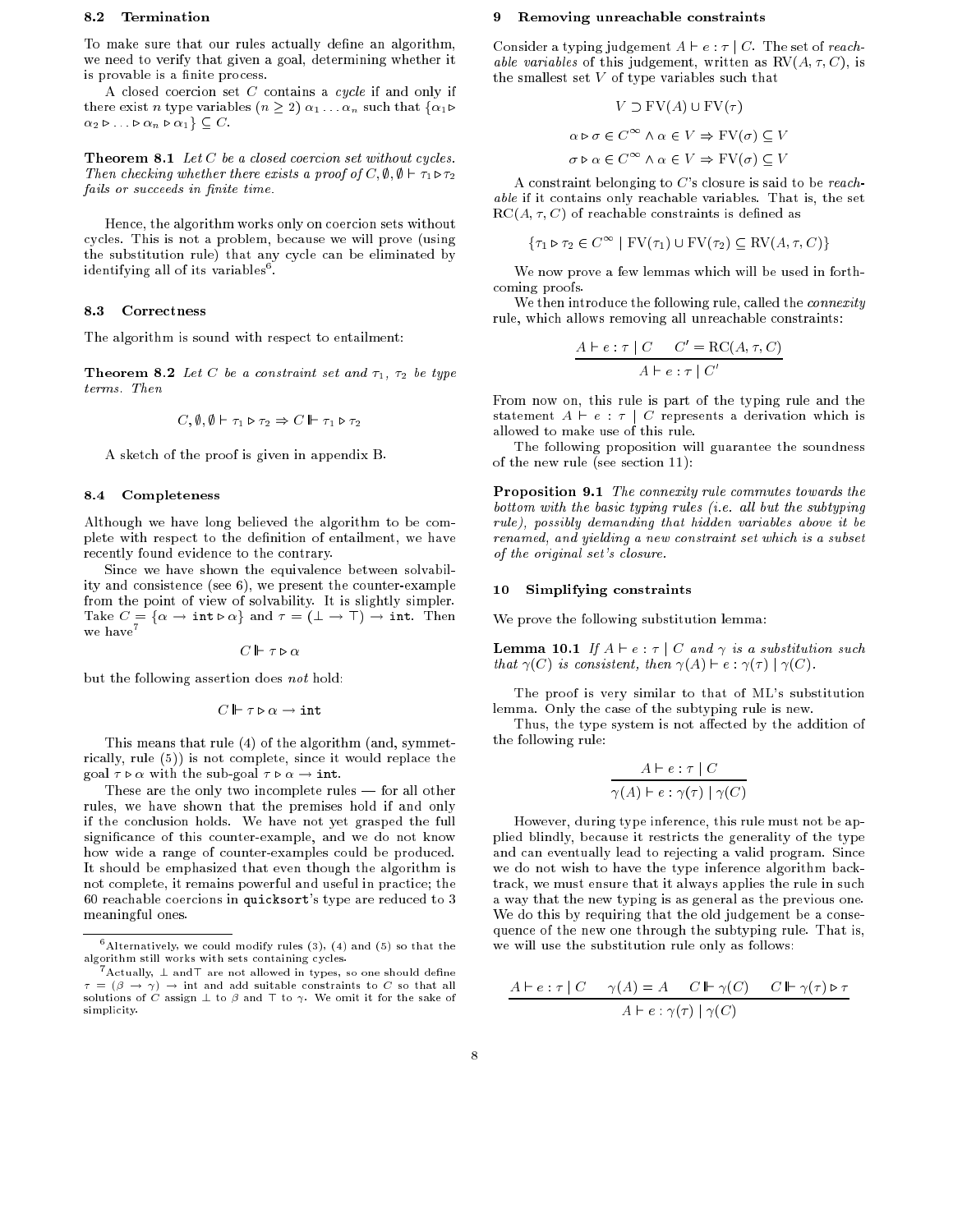The extra hypotheses ensure that the effect of a substitution rule can always be cancelled by a subtyping rule. Consider a typing derivation. At any point in this derivation, we can insert a substitution rule, immediately followed by a subtyping rule which cancels it. Now, the subtyping rule can be pushed towards the bottom of the proof, and eventually discarded, yielding a proof which has the same skeleton as the original proof, except a substitution rule has been added to it. This shows that the inference algorithm can use the substitution rule at any point without fear or failing in the future.

#### 11 Correctness of the new typing rules

Because the substitution rule is derived from the other rules, and because the connexity rule and the subtyping rule commute with the four basic typing rules, adding our two new rules to the type system does not affect the set of typable programs. What's more,

Theorem 11.1 The extended type system has subject reduction.

*Proof:* (Sketch) Consider a typing judgement  $A \vdash e : \tau$ C. Since the substitution rule is derived from other rules, there exists a proof of this judgement which doesn't use the substitution rule. Since the connexity rule, as well as the subtyping rule, commutes with the four basic rules , the proof can be rewritten so as to use these two rules only at the bottom of the proof, and we have a typing  $A \vdash e : \tau' \mid C'$ which uses only the four basic rules. Now, assume expression e reduces into e <sup>0</sup> . Because the original typing system has subject reduction, there exists a proof of  $A \vdash e' : \tau' \mid C'$  in the original system (consisting of the five rules in figure 3). Now, the same sequence of rules which was used to derive  $A \vdash e : \tau \mid C$  from  $A \vdash e : \tau' \mid C'$  can be used to derive  $A \vdash e' : \tau \mathbin{\mathop{\text{--}}\nolimits} C. \ \Box$ 

# 12 Choosing adequate substitutions

Given a typing judgement and a substitution  $\gamma$ , we have defined how to formally verify whether  $\gamma$  can be safely applied to this judgement. Now, a practical simplication algorithm needs to be able to determine which substitutions are likely to succeed on a given constraint set. This is important both for speed and for effectiveness of the simplification process.

Here, we have only heuristics. We give a few of them below. More study is needed in this area, as we have no formal results.

# 12.1 Basic heuristics

One heuristic is to look for cycles and eliminate them by identifying all variables within a cycle.

Another idea is to look only for substitutions which affect one variable at a time (although this is not sufficient, see 12.3). Consider a variable  $\alpha$ . Two likely candidates for its replacement are the least upper bound of  $\alpha$ 's lower bounds in  $C$ , and, symmetrically, the greatest lower bound

of its upper bounds. For instance, if  $C$  contains the constraints  $\alpha \triangleright \{l_1 : \tau_1\}$  and  $\alpha \triangleright \{l_2 : \tau_2\}$ , trying to replace  $\alpha$  with  ${l_1 : \tau_1; l_2 : \tau_2}$  is probably a good idea. However, the terms of "least upper bound" and "greatest lower bound" used above are only informal; unlike Aiken [1], we have no such notions when the types involved contain variables. When our heuristic encounters type variables, for instance when "computing"  $\alpha \sqcup \beta$ , it tries both choices,  $\alpha$  and  $\beta$ , one after the other.

#### 12.2 Turning recursive constraints into equations

We find it desirable, whenever possible, to replace recursive constraints with equations, because a type variable involved in a recursive equation is easily understood as a fixpoint, whereas the effect of recursive constraints is less clear. We have found that this is possible in many cases. For instance, if we write a function which computes the length of a list, the following type might be inferred for it:

$$
[\mathtt{Nil} \mid \mathtt{Cons\ of\ } \alpha * \beta] \rightarrow \mathtt{int} \mid \{\beta \triangleright [\mathtt{Nil} \mid \mathtt{Cons\ of\ } \alpha * \beta]\}
$$

Here, the type variable  $\beta$ , which obviously represents lists of elements of type  $\alpha$ , is bound by a recursive constraint, instead of an equation.

Using the subtyping rule, we can introduce a new equation into the constraint set

$$
\gamma = [\texttt{Nil} \mid \texttt{Cons of} \ \alpha * \gamma]
$$

where  $\gamma$  is a Iresh variable".

We can now apply the substitution  $[\gamma/\beta]$ . To verify that the premises of the substitution rule are met, we need to show

$$
\beta \triangleright [\mathtt{Nil} \mid \mathtt{Cons\ of\ } \alpha * \beta], \gamma = [\mathtt{Nil} \mid \mathtt{Cons\ of\ } \alpha * \gamma] \Vdash \beta \triangleright \gamma
$$

which is immediate using the entailment algorithm. Hence, our function has type

$$
[\mathtt{Nil} \mid \mathtt{Cons\ of}\ \alpha * \gamma] \to \mathtt{int} \mid \{\gamma = [\mathtt{Nil} \mid \mathtt{Cons\ of}\ \alpha * \gamma]\}
$$

and we have effectively replaced the constraint with an equation.

# 12.3 One variable at a time is not enough

The suggestion to try only substitutions whose domain is a singleton, although efficient in most cases, is too restrictive. For instance, suppose we have inferred type  $\beta \mid C$  for a certain expression e, where

$$
C = \{ \beta = [\texttt{Nil} \mid \texttt{Cons of } \alpha * \beta], \texttt{int} \triangleright \alpha \}
$$

This intuitively represents a list of integers, so we would like to apply substitution [int/ $\alpha$ ]. However, the substitution rule requires us to prove that

$$
C \Vdash \beta = [\texttt{Nil} \mid \texttt{Cons of int} * \beta]
$$

which is false.

In fact, the variable  $\beta$  has been introduced only to represent a recursive type. If the type language had  $\mu$ -binders, we could write the type of e as

$$
\mu\beta.\mathtt{[Nil| Cons of }\alpha*\beta]\mathtt{|}\{\mathtt{int}\triangleright\alpha\}
$$

<sup>8</sup> The connexity rule does not exactly commute: when pushing it towards the bottom, it yields a constraint set smaller than the original set. This is not a problem - this change has to be propagated down, and it obviously can: since there are fewer constraints than there used to be, no new inconsistencies can appear.

<sup>9</sup> This can be done without fear of making the inference algorithm fail, because the new constraints are unreachable and could be removed by the connexity rule.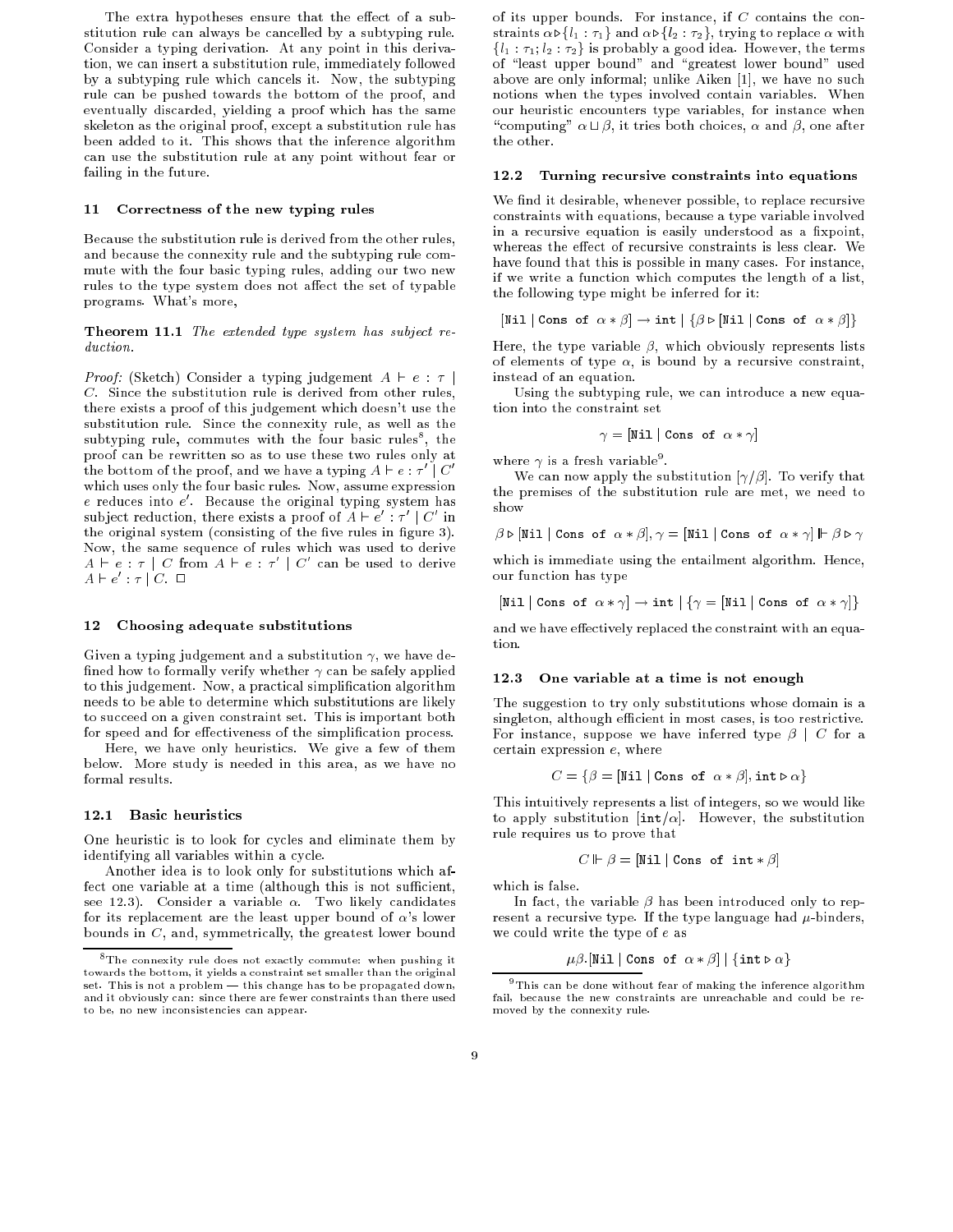which the substitution  $[\text{int}/\alpha]$  would turn into

$$
\mu\beta
$$
 [Nil | Cons of int \*  $\beta$ ]

Here,  $\beta$  represents a different fixpoint. This suggests that, in the language without  $\mu$ -binders, the substitution should also affect  $\beta$ .

Indeed, we can add a fresh variable  $\gamma$  together with the equation

$$
\gamma = [\texttt{Nil} | \texttt{Cons of int} * \gamma]
$$

in the same way as in 12.2, and then apply substitution  $[\text{int}/\alpha, \gamma/\beta]$ . This time the conditions of the substitution rule are met and we end up with type

$$
\gamma \mid \{\gamma = [\mathtt{Nil} \mid \mathtt{Cons\ of\ int} * \gamma]\}
$$

as expected.

We have implemented a heuristic which looks for variables bound by recursive equations, such as  $\beta$ , and extends the scope of the substitution as described above. It is necessary in practice, for example when simplifying quicksort's type.

#### Related work 13

Amadio and Cardelli [3] have defined an algorithm to check whether two types are in the subtype relation. This algorithm uses a set of subtyping hypotheses similar to our constraint sets, except that there is only one bound per type variable. Our algorithm presents interesting similarities with theirs. Their rule for dealing with recursive types,  $\mu_A$ , reads

$$
\Sigma \cup \{t \le s\}, \varepsilon \supset \varepsilon(t) \le \varepsilon(s) \Rightarrow \Sigma, \varepsilon \supset t \le s
$$

This is similar to our variable elimination rules: variables are replaced with their bounds and the current goal is added to the execution trace. Their requirement that types should in be in canonical form, i.e. the body of a  $\mu$  should not be another  $\mu$ , corresponds to our requirement that the constraint set should contain no cycles. Their algorithm is complete, whereas ours isn't. This is because their initial set of assumptions only has equations, while ours contains inclusion constraints; hence replacing a variable with its bound poses a problem.

Fuh and Mishra [7] have described several methods for simplifying constraint sets. Each of them is subsumed by our substitution rule. The conditions for each of their methods are sufficient to verify that our substitution rule applies; however, they do not deal with the more complex cases handled by our rule.

Aiken [2] has built a constraint simplication algorithm into Illyria, a Lisp implementation of his constraint solver. Aiken's type language has intersection and union types, so each type variable has at most one upper bound and one lower bound. To simplify constraint sets, variables which occur only in covariant (resp. contravariant) positions are identied with their upper (resp. lower) bound. This is a special case of our substitution rule, provided that the variable's bound can be expressed in our more restricted type language. Aiken does not seem to handle variables with mixed variance; our substitution rule does (and such cases are easily encountered in practice).

Jones [8] has established a general framework for inferring types together with sets of constraints, without specifying the semantics of constraints. Our system is a special case of his. Namely, his so-called "simplification" rule is a special case of our subtyping rule (Jones requires that the constraint sets be equivalent in order to ensure completeness of the type inference algorithm, otherwise the two rules would be identical), and our substitution rule is a special case of his "improvement" rule. Indeed, his definition of " $\gamma$ improves  $C$ " is (informally) equivalent to our requirement that  $C \Vdash \gamma(C)$ . Of course, Jones' framework is very abstract and does not tackle the issues of verifying the  $\mathbb F$  relation and of finding adequate substitutions  $\gamma$ .

Smith [6] has defined a rule to remove unreachable constraints which is very similar to ours, as well as a series of substitution rules (replacing a variable by its bound, merging variables). His method for removing excess constraints is more powerful than ours, because it tests whether variables occur in covariant or contravariant positions, whereas ours only checks whether they appear at all. For instance, given an expression of type  $\alpha$  | {int  $\triangleright \alpha$ ,  $\alpha \triangleright \text{int}$ }, Smith can remove the second constraint, whereas we cannot  $\lceil$  . However, this does not seem to be a limitation in practice, because actual constraint sets correspond to a program's data flow, and variables tend to appear in "natural" positions, so that Smith's rule has few extra possibilities as compared to ours - and these cases are usually solved anyway by our simplication rule. Of course, this statement is only informal. Smith's substitution rules, on the other hand, are restricted cases of ours (they handle only variables with single variance and with a single bound).

# 14 Conclusion

We have evidenced that the constraint-based type inference system introduced in [5], although theoretically correct, depends on type simplication in order to be useable in practice. Smith has introduced some simplication rules [6]; we have shown that most of them can be understood as restricted cases of a general substitution rule. Smith's reachability rule is similar to our connexity rule, and slightly more powerful; they were developed independently.

We have defined a new notion of entailment, which gives great power to the subtyping rule. Our substitution rule makes use of entailment, so we have introduced an algorithm to verify entailment and proven its soundness. The algorithm, although incomplete, seems to be powerful and gives good results in actual use.

Building on work by Palsberg [11], we have related consistency to solvability and proved that our notion of entailment is equivalent to a more natural, semantic one.

Several directions for future work can be followed. First, determining whether it is possible to strengthen the algorithm so as to achieve completeness with respect to entailment is desirable. Then, as mentioned in section 12, comes the issue of choosing adequate substitutions, which has not been formally investigated yet.

It might desirable to find a better formulation for the typing rules. For instance, we often had the intuition that unreachable variables should be existentially quantified, thus easing some thorny renaming problems. Also, it might be possible to enhance the generalization rule. Currently it enters the whole constraint set into the environment and each instantiation rule duplicates the constraints; ideally, only

<sup>10</sup>Extending our connexity rule after Smith might be possible but is not trivial  $-$  it breaks our proof of the substitution lemma.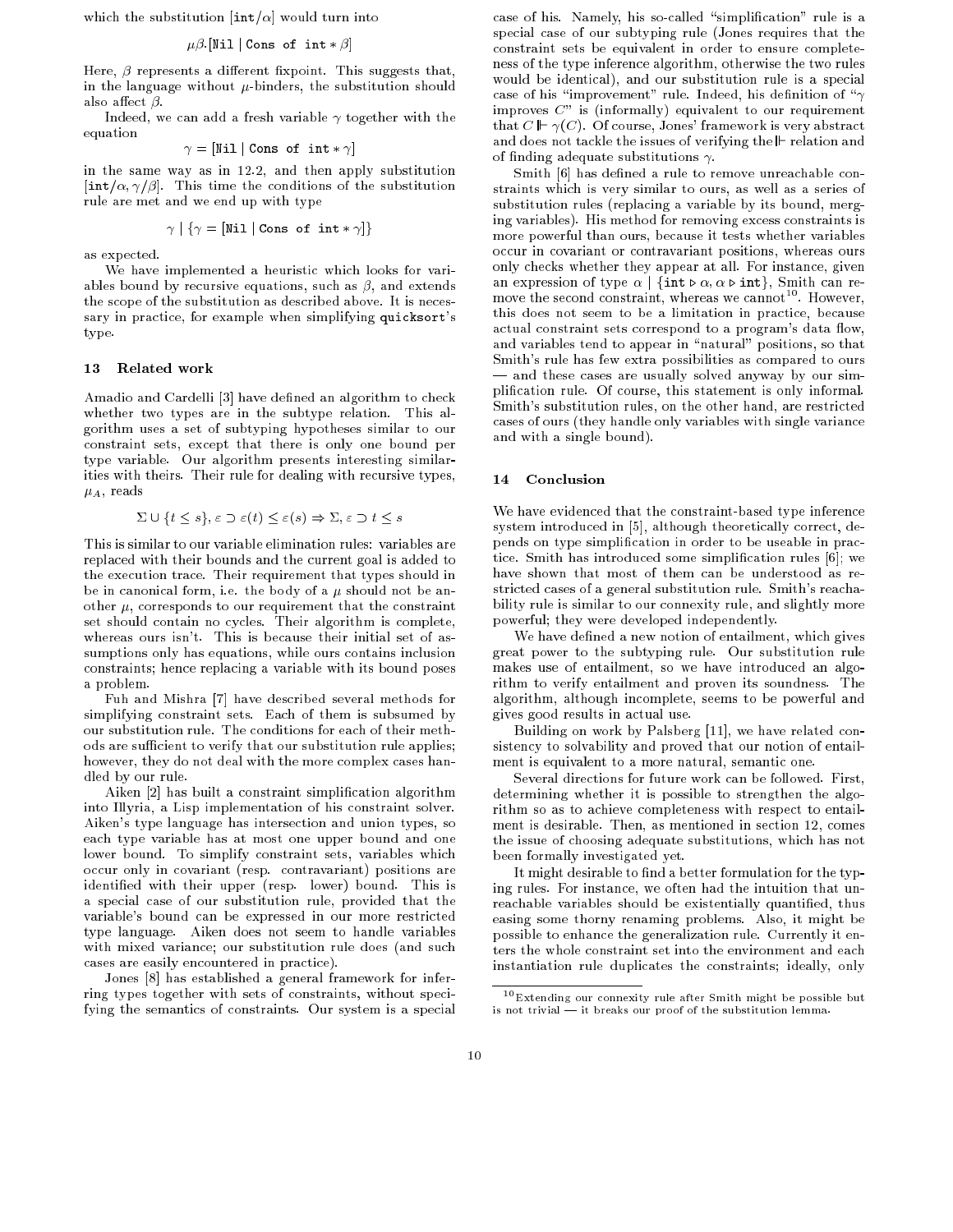constraints which have an effect on the generalized variables should be duplicated and instantiated.

Finally, a desirable goal is to obtain principal types. Yet, even if one achieves it, the notion of "simplest" type remains sub jective, because there seems to be no way to prove that no other type inference system will yield a "simpler" type for a given program.

Attaining these goals would allow a better understanding of subtyping constraints. The results obtained so far, both theoretical and practical, are promising and encourage us to continue investigating this field.

# References

- [1] Alexander Aiken and Edward L. Wimmers. Type inclusion constraints and type inference. In Conference on Functional Programming Languages and Computer  $Architecture$ , pages 31-41. ACM press, 1993.
- [2] Alexexander Aiken. Illyria system, 1994. Available online as http://http.cs.berkeley.edu:80/"aiken/ftp /Illyria.tar.gz.
- [3] Roberto M. Amadio and Luca Cardelli. Subtyping recursive types. In Proceedings of the Eighteenth ACM Symposium on Principles of Programming Languages, pages 104-118, Orlando, FL, January 1991. Also available as DEC Systems Research Center Research Report number 62, August 1990.
- [4] Luca Cardelli. A semantics of multiple inheritance. In Semantics of Data Types, volume 173 of Lecture Notes in Computer Science, pages 51-68. Springer Verlag, 1984. Also in Information and Computation, 1988.
- [5] J. Eifrig, S. Smith, and V. Trifonov. Type inference for recursively constrained types and its application to OOP. In Mathematical Foundations of Programming Semantics, New Orleans, volume 1 of Electronic Notes in Theoretical Computer Science. Elsevier, 1995. To appear. Currently available as ftp://ftp.cs.jhu.edu /pub/scott/ooinfer.ps.Z.
- [6] Jonathan Eifrig, Scott Smith, and Valery Trifonov. Sound polymorphic type inference for ob jects. In OOP-SLA'95, 1995. Available as ftp://ftp.cs.jhu.edu /pub/scott/sptio.ps.Z.
- [7] You-Chin Fuh and Prateek Mishra. Polymorphic subtype inference: Closing the theory-practice gap. In TAPSOFT'89, 1989.
- [8] Mark Jones. Simplifying and improving qualified types. Technical Report YALEU/DCS/RR-1040, Yale University, New Haven, Connecticut, USA, June 1994.
- [9] John C. Mitchell. Coercion and type inference. In Eleventh Annual Symposium on Principles Of Programming Languages, 1984.
- [10] Jens Palsberg. Efficient type inference of object types. In Ninth Annual IEEE Symposium on Logic in Computer Science, pages 186-195, Paris, France, July 1994. IEEE Computer Society Press. To appear in Information and Computation.

[11] Jens Palsberg and Patrick O'Keefe. A type system equivalent to flow analysis. To appear in Proc. POPL 95. Currently available as ftp://ftp.daimi.aau.dk/ pub/palsberg/papers/popl95.ps.Z, 1995.

# A Definition of solvability

**Definition A.1** Let  $\Sigma$  be a ranked alphabet composed of:

- $\perp$ ,  $\top$  with null arity
- $\bullet$  Atomic types (int, bool, etc.) with null arity
- $\bullet \rightarrow$ , \* with arity 2
- $\{\}_I$  with arity | I |, for each set of labels I
- $\bullet$   $\lceil \cdot \rceil$  with arity  $\lceil \cdot \rceil$ , for each set of labels I

A ground type is a regular tree over  $\Sigma$ . A path from the root of such a tree is a string over  $P = \{\tilde{d}, r, f, s\} \cup \mathbb{N}$ , where  $d$  and  $r$  stand for "domain" and "range" respectively,  $f$  and  $s$  stand for "first" and "second", and a natural integer indicates a record or variant field number.

**Definition A.2** A ground type is represented by a ground  ${\rm term},\;that\;us,\;a\;partial\;l$  function from  $P$  -to  $\Sigma$  which maps each path to the symbol at the end of that path. The set of all such terms is denoted  $T_{\Sigma}$ .

Ground types are ordered by the subtype relation  $\leq$ , as follows.

**Demition A.3** The parity of  $p \in \mathcal{P}$ , denoted  $\pi p$ , is the number of d's in p, taken modulo 2. Let  $\leq_0$  be the partial order on  $\Sigma$  given by

$$
\forall \sigma \in \Sigma \quad \bot \leq_0 \sigma \leq_0 \top
$$

$$
I \subseteq J \Rightarrow \{\}_J \leq_0 \{\}_I
$$

$$
J \subseteq I \Rightarrow [\ ]_J \leq_0 [\ ]_I
$$

and let  $\leq_1$  be its reverse

$$
\forall \sigma \in \Sigma \quad \top \leq_1 \sigma \leq_1 \bot
$$

$$
J \subseteq I \Rightarrow \{\}_J \leq_1 \{\}_I
$$

$$
I \subseteq J \Rightarrow [\ ]_J \leq_1 [\ ]_I
$$

Two trees  $s, t \in T_{\Sigma}$  are in the subtype relation  $s \leq t$  if and only if

 $\forall p \in Dom(s) \cap Dom(t) \quad s(p) \leq_{\pi p} t(p)$ 

We can now define the notion of solvability:

**Definition A.4** Let C be a constraint set. Let  $\varphi$  be a map from  $FV(C)$  to  $T_{\Sigma}$ .  $\varphi$  is said to be a solution of C if and only if

$$
\forall \tau_1 \triangleright \tau_2 \in C \quad \varphi(\tau_1) \leq \varphi(\tau_2)
$$

The set of all solutions of C is denoted  $\mathcal{S}(C)$ . C is solvable if and only if  $\mathcal{S}(C) \neq \emptyset$ .

# B Correctness of the entailment algorithm

This appendix contains a sketch of the proof of correctness for our entailment algorithm. Reading it is not necessary to gain an understanding of the paper.